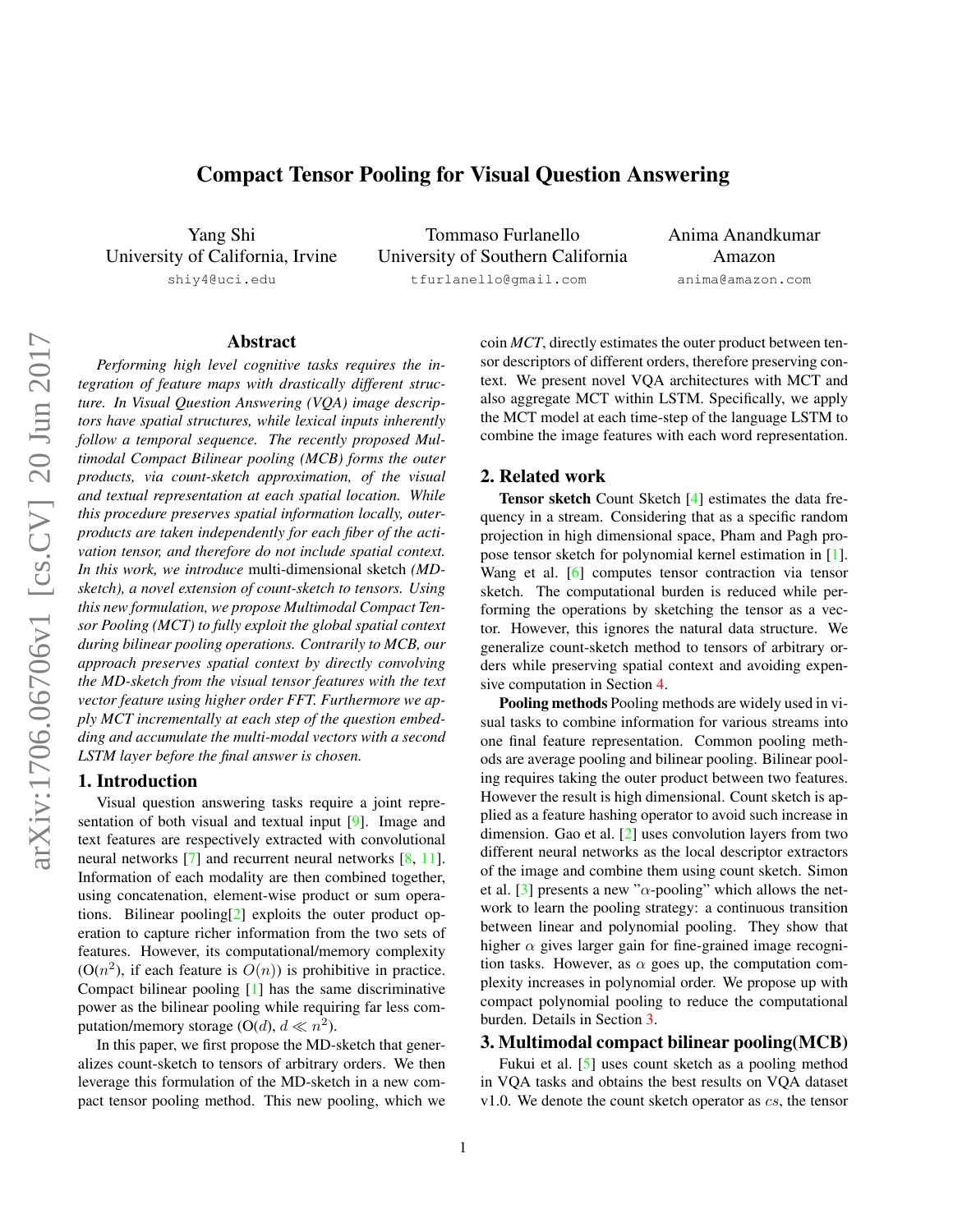<span id="page-1-4"></span>product (outer product in vector case) as  $\otimes$  and convolution operator as  $\star$ . The key idea in MCB is to avoid directly computing the outer product and to reduce the output dimension by writing  $cs(x \otimes y) = cs(x) \star cs(y)$ . According to convolution theorem, this can be further simplified by doing element-wise product in the frequency domain before transforming the result back to the time domain using inverse FFT(IFFT). Here, we argue that the IFFT step is redundant in the VQA task. FFT itself preserves the correlation between the two data streams. We can therefore accelerate the training by skipping the IFFT step. By padding the representation vectors with  $\vec{1}$ (vector with all elements 1) before the count sketch, we additionally preserve the first order information along with the joint correlation. Assume we have two input features  $x, \vec{1}_2 \in \mathcal{R}^{n_1}, y, \vec{1}_1 \in \mathcal{R}^{n_2}$ , set  $\tilde{x} = [x, \vec{1}_1], \tilde{y} = [y, \vec{1}_2]$  such that  $\tilde{x}, \tilde{y} \in \mathcal{R}^{n_1+n_2}$ ,  $cs(\tilde{x} \otimes \tilde{y})$ will contain information of  $x \otimes y$ , x and y. By repeating the same operation multiple times it is possible to obtain estimates of higher polynomials of  $x$  and  $y$ .

## <span id="page-1-0"></span>4. Multimodal compact tensor pooling(MCT)

While MCB shows great performance in [\[5\]](#page-2-9), it loses the spatial context in the image as the sketch is done independently between the 1-dimensional text feature vector and each fiber of the image tensor. We instead propose to preserve that context in VQA tasks, by applying MD-sketch on both the image tensor and the text features and convolving the resulting tensors.

MD-sketch of a tensor Even though the MD-sketch is defined for tensors of arbitrary orders, we limit ourselves to third order tensors for clarity. Given a feature tensor  $\mathcal{I} \in$  $\mathcal{R}^{C \times H \times W}$ , a random hash functions  $h_1:[C] \to [d_1], h_2:[H]$  $\rightarrow$  [d<sub>2</sub>], h<sub>3</sub>:[W]  $\rightarrow$  [d<sub>3</sub>], and a random sign function s<sub>1</sub>:[C]  $\to \{\pm 1\}, s_2:[H] \to \{\pm 1\}, s_3:[W] \to \{\pm 1\},$  for  $i \in [C],$  $j \in [H], k \in [W]$ , the MD-sketch of  $\mathcal I$  is defined as:

$$
ss(\mathcal{I})_{t_1,t_2,t_3} = \mathcal{X}(t_1, t_2, t_3)
$$
  
= 
$$
\sum s_1(i)s_2(j)s_3(k)\mathcal{I}(i, j, k)
$$
  

$$
h_1(i) = t_1, h_2(j) = t_2, h_3(k) = t_3
$$

The resulting tensor  $\mathcal{X} \in \mathcal{R}^{d_1 \times d_2 \times d_3}$  is an estimation of  $\mathcal{I}$ with preserved spatial information. We apply count sketch on text feature  $v \in \mathcal{R}^L$ . Given hash function  $h_4: [L] \rightarrow [d_4]$ and sign function  $s_4:[L] \to {\pm 1}$ :

$$
cs(v)_{t_1} = w(t_1) = \sum_{h_4(i) = t_1} s_4(i)v(i)
$$

To compute the bilinear pooling between  $\mathcal I$  and  $v$ , we propose MCT as follows:

$$
MCT(\mathcal{I}\otimes v)_{t_1,t_2,t_3} = \mathcal{Y}(t_1,t_2,t_3)
$$
  
=  $(ss(\mathcal{I}) \star cs(v))_{t_1,t_2,t_3}$   
=  $3dFFT(ss(\mathcal{I}))_{t_1,t_2,t_3} \cdot 1dFFT(cs(v))_{t_4}$ 

where  $t_4 = (t_1 + t_2 + t_3) \text{ mod } d_4$ . We show the MCT module in Figure [1.](#page-1-1)

<span id="page-1-2"></span><span id="page-1-1"></span>

Figure 3: Our architecture for VQA with MCT

<span id="page-1-3"></span>

Figure 4: Our architecture for VQA with LSTM-MCT, MCT-group is as per in Figure [2](#page-1-1)

The intuition here is that the visual representation at each grid location is not fully isolated from grids around it. When applying compact bilinear pooling along each pixel, spatial context information is lost. By combining these surrounding information using MCT, we preserve the natural tensor structure of the image. In practice, we can do local tensor spatial pooling: divide the image tensor in several sub tensors and apply MCT on each of them.

## 5. VQA architecture

MCT The first extension that we propose in Figure [3](#page-1-2) is the use of MCT instead of MCB during the feature integration steps. In the attention pathway we use MD-sketch to project the image feature to a lower dimensional space. After 2 layers of convolution we compute a soft attention map of the original image size. After filtering the image features with the attention map the resulting tensor is combined through MCT with the LSTM vector again before a final choice is taken.

LSTM-MCT We propose in Figure [4](#page-1-3) a sequential model to answer the question incrementally by giving a glimpse to the image for each word. We apply the MCT model at each time-step of the language LSTM and obtain a sequence of multimodal vectors. A second LSTM is used to aggregate and answer from the sequence of multimodal vectors.